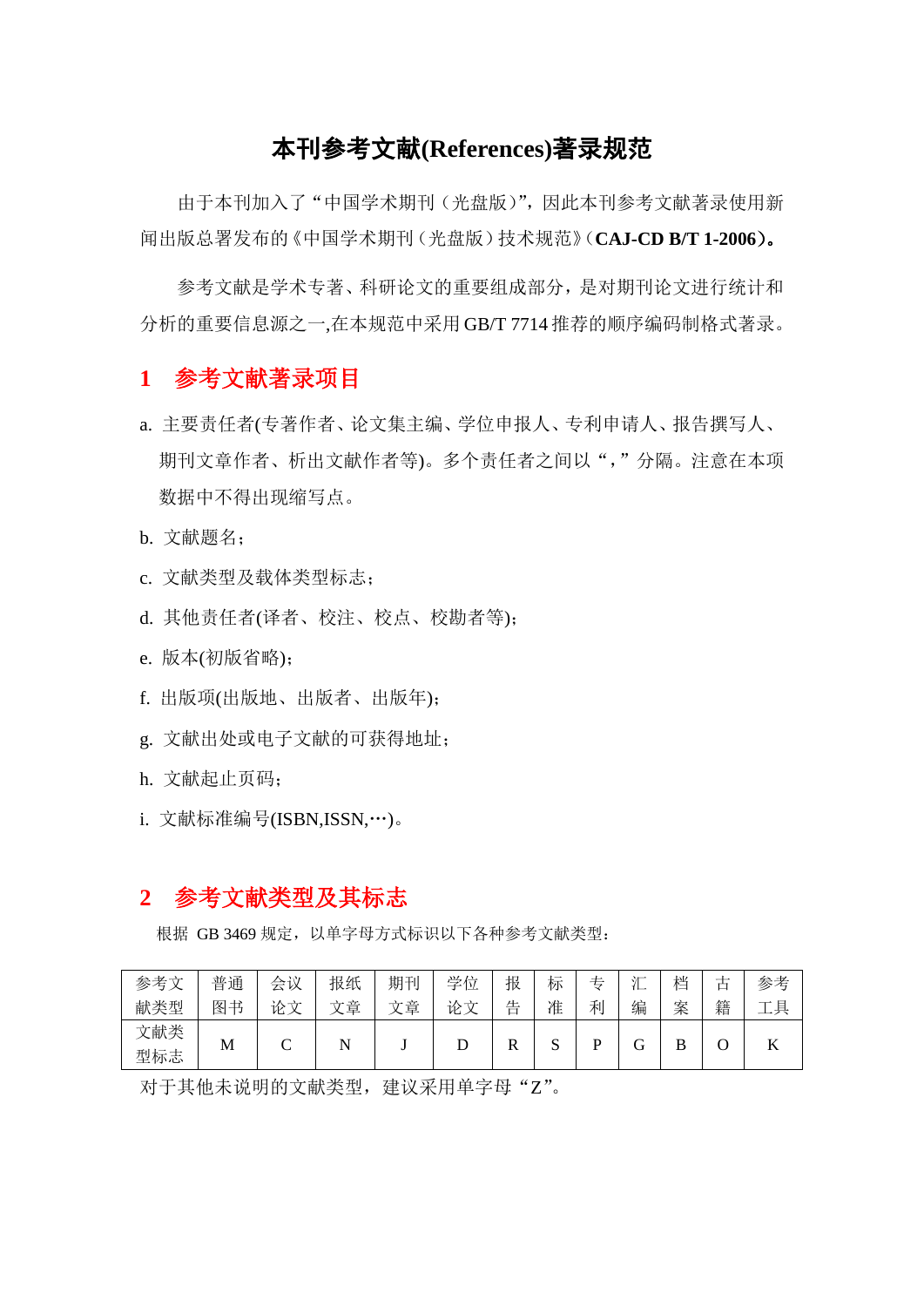对于数据库(database)、计算机程序(computer program)及电子公告(electronic bulletin board)等电子文献类型的参考文献, 建议以下列双字母作为标志:

| 多考文献类型<br>电ゴ<br>'₩ | 数据库 | 计算机程序 |    |
|--------------------|-----|-------|----|
| :献类型标志<br>甲千又      | λB  |       | FR |

### **3** 电子文献的载体类型及其标志

对于非纸张型载体的电子文献,当被引用为参考文献时需在参考文献类型标 志中同时标明其载体类型。本规范建议采用双字母表示电子文献载体类型:磁带 (magnetic tape)——MT,磁盘(disk)——DK,光盘(CD-ROM)——CD,联机网络 (online)——OL,并以[文献类型标志/载体类型标志]表示包括了文献载体类型 的参考文献类型标志。

如: [M/CD]——光盘图书(monograph on CD-ROM);

[DB/MT]——磁带数据库(database on magnetic tape);

[CP/DK]——磁盘软件(computer program on disk);

[J/OL]——网上期刊(serial online);

[DB/OL]——网上数据库(database online);

[EB/OL]——网上电子公告(electronic bulletin board online)。 以纸张为载体的传统文献在引做参考文献时不必注明其载体类型。

## 4 文后参考文献表编排格式

参考文献按在正文中出现的先后次序列表于文后,表上以"参考文献:"(左 顶格)作为标志。

参考文献的序号左顶格,并用数字加方括号表示,如[1]、[2]、…,以与正 文中的指示序号格式一致。

各类参考文献条目的编排格式及示例如下:

### **4**.**1** 中文文献

一、普通图书(包括专著、教材等)、会议论文集、资料汇编、学位论文、报告 (包括科研报告、技术报告、调查报告、考察报告等)、参考工具书(包括手册、百 科全书、字典、图集等)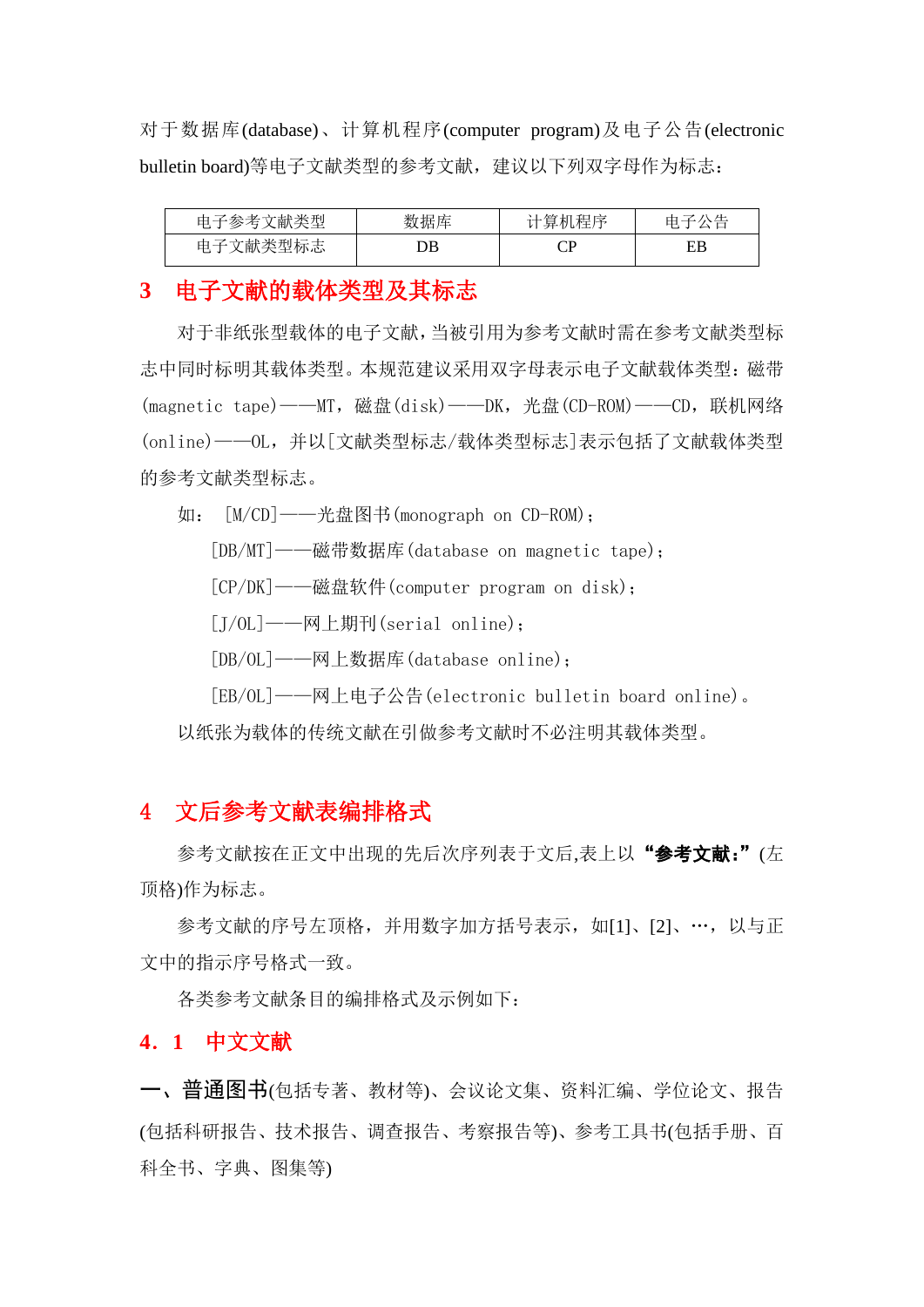**[**序号**]** 主要责任者**.** 文献题名**[**文献类型标志**].** 出版地**:** 出版者**,** 出版年**:** 起止 页码(当整体引用时不注)**.**

[1]刘国钧,陈绍业,王凤翥.图书馆目录[M].北京:高等教育出版社,1957:15-18.

[2]昂温 G,昂温 P S.外国出版史[M].陈生铮, 译.北京:中国书籍出版社,1988.

[3]辛希孟.信息技术与信息服务国际研讨会论文集:A 集[C].北京:中国社会科学出 版社,1994.

[4]张筑生.微分半动力系统的不变集[D].北京:北京大学数学系数学研究所,1983.

[5]冯西桥.核反应堆压力管道与压力容器的 LBB 分析[R]. 北京:清华大学核能技 术设计研究院,1997.

[6]吕启祥,林东海.红楼梦研究稀见资料汇编[G].北京:人民文学出版社,2001.

[7]朱一玄.聊斋志异资料汇编[G].郑州:中州古籍出版社,1985:177-178.

[8]公安部交管局.49~99 五十年交通事故统计资料汇编[G].北京:群众出版 社,2000.

[9]张永录.唐代长安词典[K].西安:陕西人民出版社,1980.

[10]张加铨,关景时,程鹏.常用药物手册[K].北京:人民卫生出版社,1982:337.

#### 二、期刊文章

**[**序号**]** 主要责任者**.** 文献题名**[J].** 刊名**(**建议外文刊名后加**ISSN**号**),** 年**,** 卷**(**期**):** 起止页码**.**

[11]何龄修.读顾城《南明史》[J].中国史研究,1998(3):167-173.

[12]金显贺,王昌长,王忠东,等.一种用于在线检测局部放电的数字滤波技术[J].清 华大学学报:自然科学版,1993,33(4):62-67.

[13]闵周植. '东方美学的前景'笔谈:全球化时代东方美学的角色[J].文史  $\text{\#}$ ,2001(1):16-18.

#### 三、报纸文章

**[**序号**]** 主要责任者**.** 文献题名 **[N].** 报纸名,出版日期 **(**版次**).**

[14]谢希德.创造学习的新思路[N].人民日报,1998-12-25(10).

四、标准(包括国际标准、国家标准、规范、法规等)

**[**序号**]** 标准编号**,**标准名称**[S].**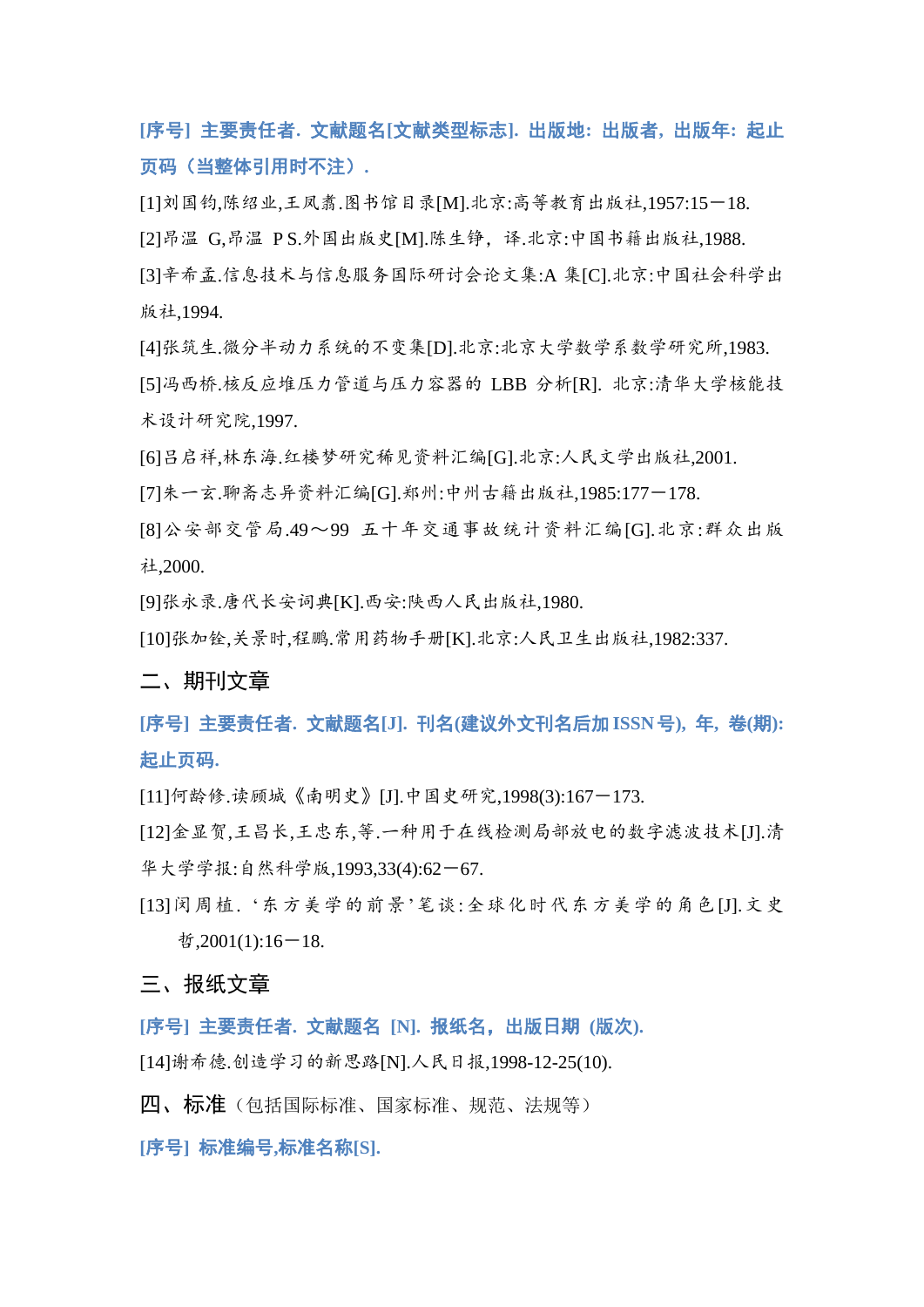[15] GB/T 16159-1996,汉语拼音正词法基本规则[S].

[16]JT/T 623-2005,集装箱吊具[S].

五、专利

**[**序号**]** 专利申请者或所有者**.** 专利题名:专利国别,专利编号**[P].**公告日期或公 布日期**.**

[17]姜锡洲.一种温热外敷药制备方案:中国,88105607.3[P].1989-07-26.

六、档案

**[**序号**]** 主要责任者**.** 文献题名:原件日期**[B].** 收藏地:收藏单位**(**收藏编号**)**:起 止页码**.**

[18]叶委员剑英关于安平事件调查结果的声明:1946-09-09[B]中央档案馆.

[19]国务院外国专家局的报告:1958-12-11[B]呼和浩特:内蒙古自治区档案馆(全宗 252,目录 1,卷宗 57):65-67.

七、古籍(1911 年以前出版、无现代版本但有据可查的善本)

**[**序号**]**主要责任者**.** 文献题名**[O].** 其他责任者**(**包括校、勘、注、批等**)**刊行年代**(**古 历纪年**)**及刊物机构**(**版本**).** 收藏机构**(**任选**).**

[20]沈括.梦溪笔谈[O].元大德九年茶陵刊本.北京图书馆珍藏.

[21]纪昀.纪文达公遗集:卷十六[O].清嘉庆年间刻本.

[22][唐]李复言.续幽怪录[O].明抄说集本.朱文钧藏.

八、各种未定义类型的文献

**[**序号**]** 主要责任者**.**文献题名**[Z].**出版地**:**出版者**,**出版年**.**

九、析出文献

**[**序号**]**析出文献主要责任者**.** 析出文献题名**[**文献类型标志**]//**原文献题名**.** 出版地**:** 出版者**,**出版年**:**析出文献起止页码**.**

[23]钟文发.非线性规划在可燃毒物配置中的应用[C]// 运筹学的理论与应用—中 国运筹学会第五届大会论文集.西安:西安电子科技大学出版社,1996:468-471. [24]王家益.1995 年湖南省交通肇事逃逸案件[G]//公安部交管局.49~99 五十年交 通事故统计资料汇编.北京:群众出版社,2000.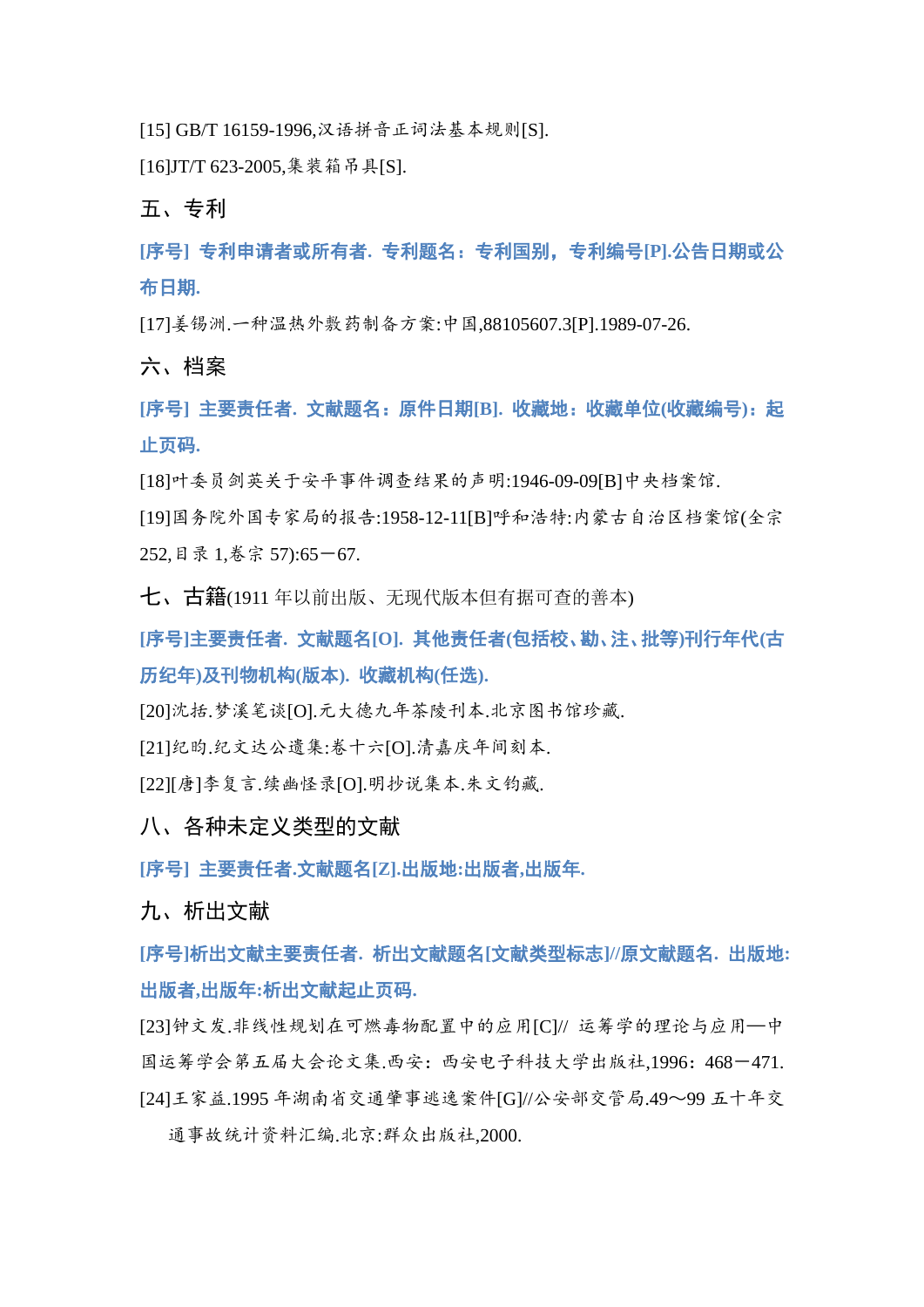### 十、电子文献

对于载体为"DK""MT"和"CD"等的文献,将对应的印刷版的[文献类 型标志]换成 [文献类型标志 **/** 载体类型标志](包括[DB/MT]和[CP/DK]等);对于 载体为"OL"的文献,除了将对应的印刷版的[文献类型标志]换成 [文献类型标 志 **/** 载体类型标志]以外,尚须在对应的印刷版著录项目后加上发表或更新日期 (加圆括号,有出版年的文献可不选此项)、引用日期(加方括号)和电子文献的网 址.

[25]刘江.假如陈景润被量化考核[N/OL].新华每日电讯,2004-03-12(7)[200-04-04].

[http://search.](http://search/)cnki.net/ccnd/ mainframe. asp?encode=gb&display=chinese.

- [26]萧玉.出版业信息化迈入快车道[EB/OL]. (2001-12-19)[2002-04-15]. http:// www.creadercom/news/ 20011219/ 2001121 90019.html.
- [27]西安电子科技大学.光折变自适应光外差探测方法:中国, 01128777.2[P/OL]. (2002-03-06)[2002-05-28].http:// 211.152.9.47/ sipoasp/zljs/hyjsyxnew.asp? recid =01128777.2&leixin=0.
- [28]江向东.互联网环境下的信息处理与图书管理系统解决方案[J/OL].情报学报, 1999,18(2):4[2000-01-18].http://www. chinainfo. gov.cn/periodical/qbxb/qbxb99/ qbxb990203.
	- 对网上文献的引用,在网上可以省略作者和题名等信息,但印刷在纸张载体上 应作完整著录。

#### 4.2 外文文献

各类外文文献的文后参考文献格式与中文示例相同;为了计算机检索方便, 建议题名的首字母及各个实词的首字母大写,期刊的刊名等可用全称。为了减少 外文刊名引用不规范所造成的引文统计及链接误差,建议以(SXXXX-XXXX) 格式在刊名后加 ISSN 号。例:

[29]JONES R M.Mechanics of Composite Materials[M].New York : McGraw Hill Book Company,1975.

[30]Marcel Merle.Sociologie des Relations Internationales[M]. 4th ed. Paris: Dalloz,1988.

[31]加古舜治.园芸植物の器官と组织の培养[M].东京:诚文堂新光社,1978(昭和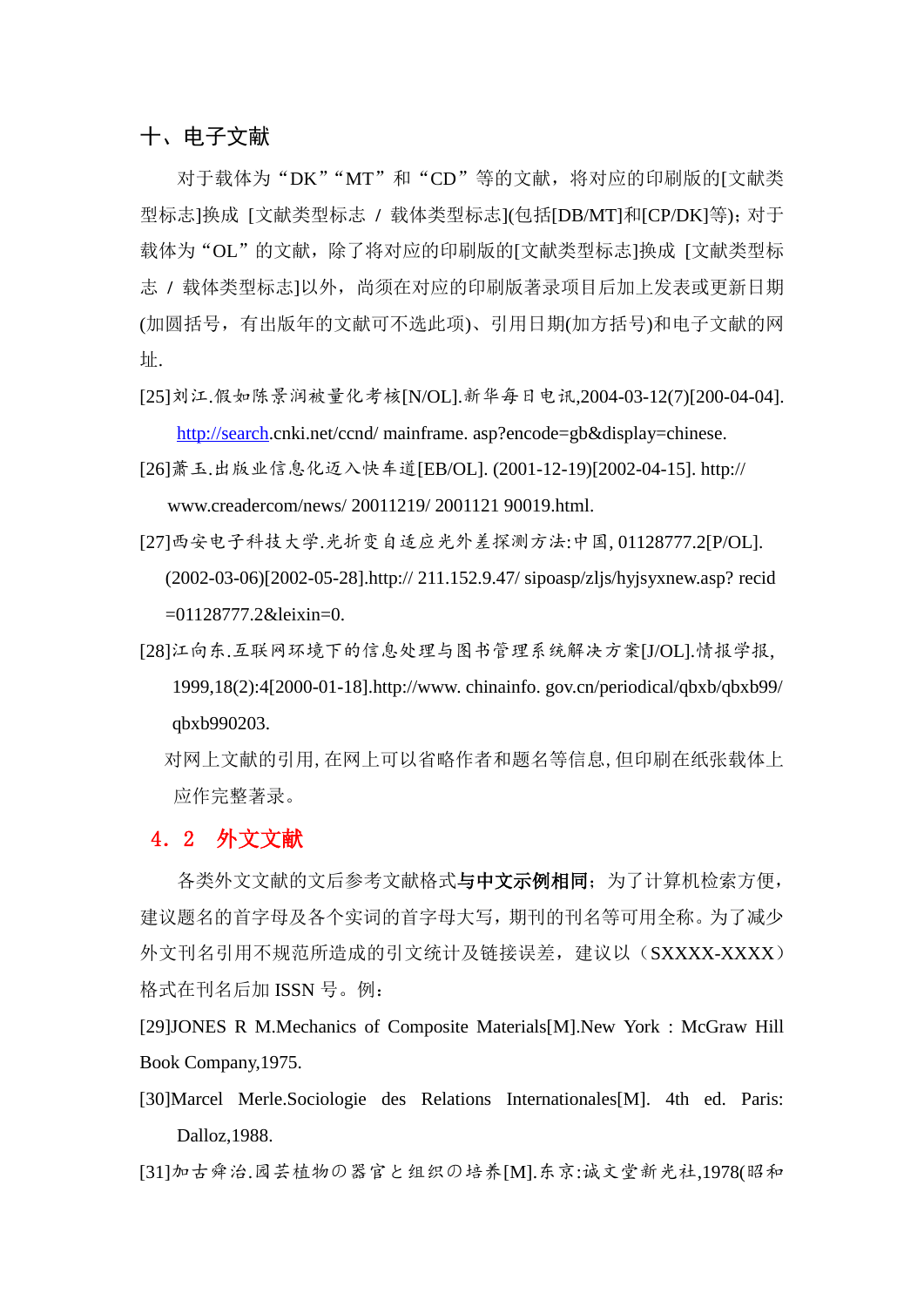53 年):237-239.

- [32]CHERNIK B E Introduction to Library Services for Library Technicians[M]. Littleton,Colo.**:** Libraries Unlimited,Inc,1982.
- [33]International Federation of Library Association and Institutions. Names of Persons:National Usages for Entry in Catalogues[M]. 3rd ed.London**:** IFLA International Office for UBC,1977
- [34]Klaus Hildbrand.Das Drite Reich[M].Müchen:Bund-Verlag GmbH,1979.
- [35]Григорян С В.Рудничная Геохимия[M].Москва**:**  Недра,1992.
- [36]ROSENTHALL E M.Proceedings of the Fifth Canadian Mathematical Congress,University of Montreal, 1961[C]. Toronto**:** University of Toronto Press,1963.
- [37]GANZHA V G,MAYR E W,VOROZHTSOV E V.Computer Algebra in Scientific Computing:CASC 2000:Proceedings of the Third Workshop on Computer Algebra in Scientific Computing, Samarkand, October 5-9,2000[C].Berlin : Springer,2000.
- [38]GUO Ai-bing.Auto Show Revs up Customers' Desire[N].China Daily,2002-06-  $07(1)$ .
- [39]GREEN D H,WALLACE M E.Mantle Metasomatism by Ephemeral Carbonate Melts[J].Nature(S0028-0836),1988, 336:459-462.
- [40]KANAMORI H Shaking without Quaking[J]. Science(S0036-8075),1998,(279)**:** 2063.
- [41]WANG Chun-yong, Mooney W D, WANG Xi-li, *et al* A Study on 3-D Velocity Structure of Crust and Upper Mantle in Sichuan Yunnan Region[J]. Acta Seismologica Sinica(S1000-9116),2002,15(1)**:**12-17.
- [42]DOWLER L The Research University's Dilemma:Resource Sharing and Research in a Transinstitutional Environment[J]. Journal Library Administration(S0193-0826),1995,21 (1/2):5-26.
- [43]CALMS R B.Infrared Spectroscopic Studies on Solid Oxygen[D]. Berkeley**:** Univ.of California,1965.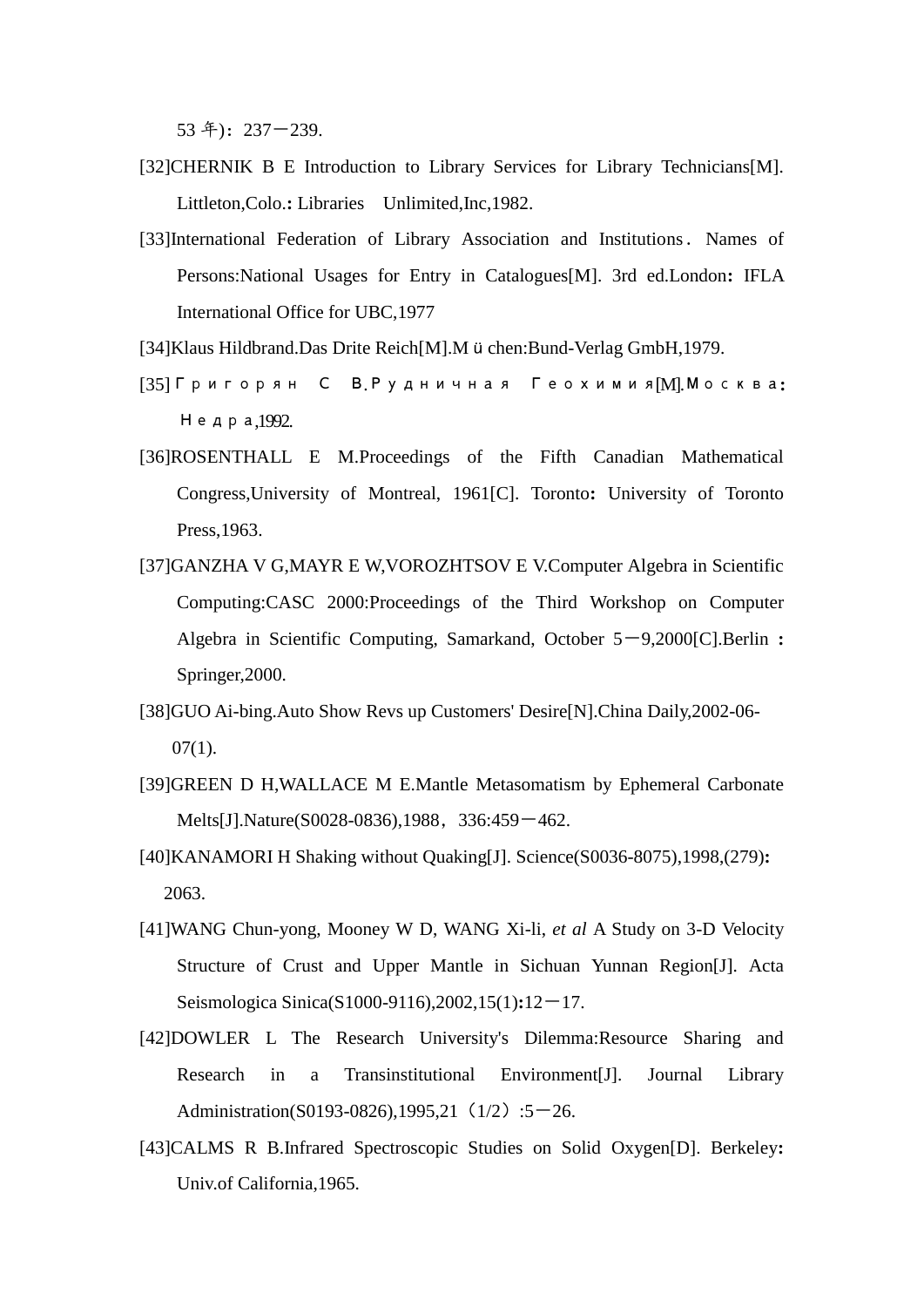- [44]MAJDA A J. Numerical Study of the Mechanism for Initiation of Reacting Shock Waves,AD-A232432[R]. 1990.
- [45]US Department of Transportation Federal Highway Administration Guidelines for Handling Excavated Acid producing Materials,PB 91-194001[R].Springfield:US Department of Commerce National Information Service,1990.
- [46]World Health Organization Factors Regulating the Immune Response:Report of WHO Scientific Group[R]. Geneva: WHO, 1970.
- [47]ISO 4 Information and Documentation—Rules for the Abbreviation of Title Words and Titles of Publications[S].
- [48]KRAMER D P. Hermetic Fiber Optic to Metal Connection Technique**:** USP, 5143531[P].1992.
- [49]WEINSTEIN L,SWERTZ M N.Pathogenic Properties of Invading Microorganism [M]//SODEMAN W A Jr, SODEMAN W A.Pathologic Physiology:Mechanisms of Disease.Philadelphia:Saunders,1974:745-772.
- [50]MARTIN G.Control of Electronic Resources in Australia[M]//PATTIE L W, COX B J.Electronic Resources: Selection and Bibliographic Control New York:The Haworth Press,  $1996:85-96$ .
- [51]EWICK D W,BECKMAN T M,HOLY J A, *et al* .Ignition of HMX Using Low Energy Laser Diodes[C]// Flanklin Research Center. Proceedings of the 14th Symposium on Explosives and Protechnics, Philadephia, Febrary  $1 17,1990:245-248.$
- [52]FOURNEY M E.Advances in Holographic Photoelasticity[C]//American Society of Mechanical Engineers , Applied Mechanics Division Symposium on Applications of Holography in Mechanics, University of Southern California, Los Angeles, California, August  $23-25,1971$  New York: ASME,  $1971:17-38$ .
- [53] Scitor Corporation Project Scheduler[CP/DK].Sunnyvale,Calif: Scitor Corporation,1983.
- [54]WAN Jin-kun. Papers Abstracts of China University Journals(1983-1993) [DB/CD].Beijing: Encyclopedia of China Publishing House,1996.
- [55]TURCOTTE D L.Fractals and Chaos in Geology and Geophysics[M/OL]. New